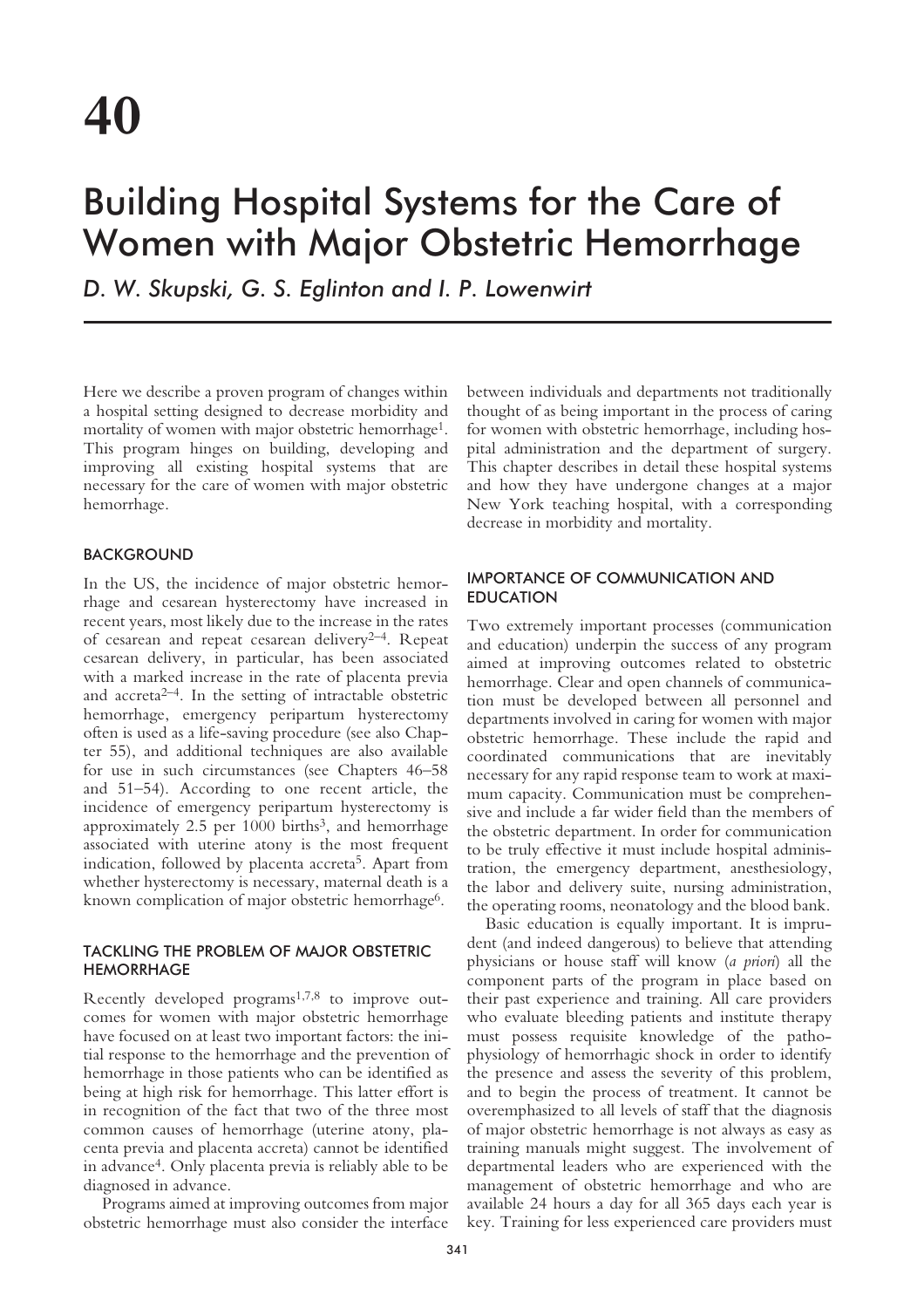be developed and be repeated on a regular basis. Such training must be thought of as a continuous and never-ending process – something that has to be repeated to every new rotation of house staff and attending consultants.

# EVENTS AT NEW YORK HOSPITAL MEDICAL CENTER OF QUEENS

The New York Hospital Medical Center of Queens (NYHQ), an acute care 480 bed hospital in Flushing, New York, is affiliated with the Weill Medical College of Cornell University as well as the New York Presbyterian Healthcare System. The hospital serves an urban community of great ethnic diversity whose care is paid for by both commercial and governmental health insurance. The hospital is designated for the highest level (level III) of neonatal intensive and maternal care, and has been afforded the highest designation for a trauma center (level I). Separate critical care units are dedicated to surgical, medical and cardiac services.

Two maternal deaths following major obstetric hemorrhage, one each in the years 2000 and 2001, prompted the creation of a patient safety team that worked to improve all hospital systems at NYHQ caring for women at risk for, or suffering from, major obstetric hemorrhage. This patient safety team created a mission involving an improved management scheme (clinical pathway) for the identification and management of major obstetric hemorrhage, with the express intent of reducing maternal deaths due to hemorrhage. The team was very successful in this mission, so much so that the New York State Assembly proposed legislation mandating the management pathway in other hospitals in the State of New York and the management pathway in various modified forms is now in widespread use in Illinois and California.

## Patient safety teams

Beginning in 2001, a multidisciplinary patient safety team was established that included individuals from obstetric anesthesiology, maternal fetal medicine, neonatology, the blood bank, nursing, communication and administration. Over the course of 6–12 months, meeting usually every week for 1–2 hours, this patient safety team evaluated the totality of the medical center's care of the two women who died from major obstetric hemorrhage, considered both the proximate and systems-related causes of these unfortunate outcomes, discussed possible recommended changes in management, and decided on the best manner in which to change the systems at NYHQ that were then present for the care of these women.

# Objective of our study

In order to assess the impact of the patient safety team's proposed changes in hospital systems on the future outcomes of our patients, we carefully recorded outcomes prospectively from that point (2001) forward, and looked back retrospectively to record the same outcomes for the 2 years in which the deaths had occurred. The team was of the opinion that the accurate recording of outcomes was essential to demonstrate any effect of changes in management over time. *Specifically, we hypothesized that the changes we implemented in our hospital systems would lead to improved outcomes for women with major obstetric hemorrhage.*

# **Methods**

Our multifaceted approach included the following:

- (1) We formed an obstetric rapid response team (Team Blue) modeled after the cardiac arrest team, and included quarterly mock drills on all shifts for various emergency clinical scenarios.
- (2) We developed clinical pathways guidelines and protocols – specifically designed to provide for early diagnosis of patients at risk for major obstetric hemorrhage and for streamlined care in emergency situations.
- (3) In response to a marked increase in the volume of gynecologic emergency cases and births at NYHQ, we separated the in-house obstetric and gynecologic responsibilities by adding an additional in-house attending physician at all times. This allowed the in-house obstetrician to focus on obstetrical emergencies without fear of neglecting gynecological emergencies.
- (4) We revised the duties of the 24-hour in-house attending obstetrician to include continuous and frequent monitoring of all patients on the labor and delivery unit. This monitoring included those patients who had private obstetricians who might or might not be present on a continuous basis.
- (5) We empowered all obstetric care providers (including physician assistants, nurses, resident physicians and the in-house attending physician) to immediately involve senior members of the Department whenever there was disagreement with or concern about the management scheme (particularly when there was a possible delay in recognition of the severity of hemorrhage). A senior member of the Department was then required to discuss the issue immediately with the attending physician to avoid delay.
- (6) Through weekly didactic sessions, we educated all of our staff to recognize the severity of hemorrhage described in the Advanced Trauma Life Support Manual of the American College of Surgeons9, and disseminated information regarding the new protocols for patient care. The attending, nursing and ancillary staffs were all also informed regarding the intent of the changes (i.e. to improve patient safety) and the importance of early diagnosis of major hemorrhage.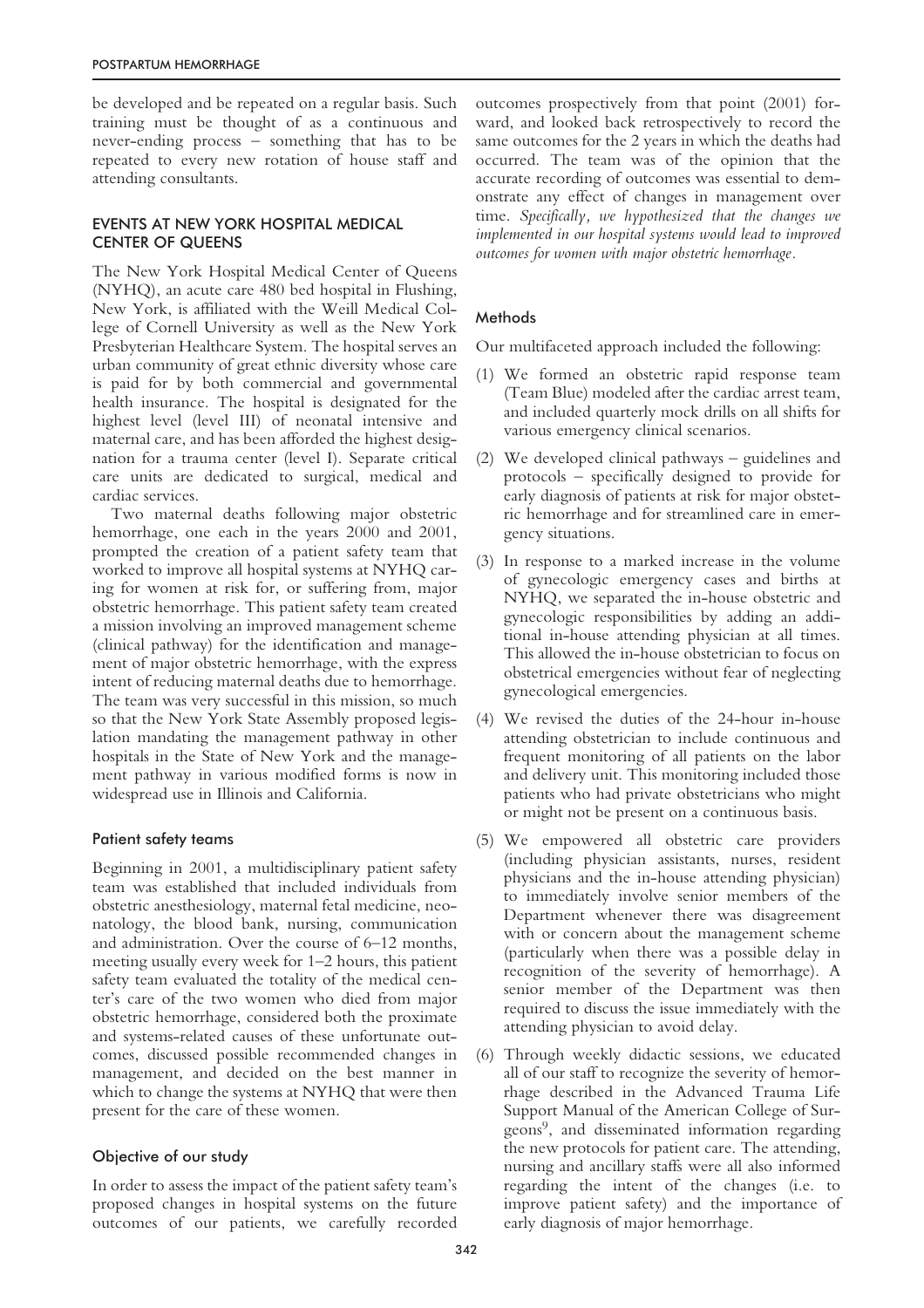(7) We established a role for the Trauma Team of the Surgical Department, with the full agreement of the Director of Trauma Services, which was to respond and assist in cases of severe obstetrical hemorrhage. We chose the Trauma Team because they were the most experienced in resuscitation of patients with hemorrhagic shock within our institution. The Trauma Team includes surgical house officers working under the direction of the surgical trauma attending physician. These team members are expert in the placement of large bore intravenous lines (by venous cutdown if necessary), knowledgeable about the physiology of volume resuscitation, ready to assist in obtaining adequate amounts of blood products for massive blood replacement, and are the most experienced in inserting intraluminal lines directly into the major vessels for monitoring and obtaining requisite samples.

#### The creation of new protocols and guidelines

The following protocols and guidelines were created to enhance the identification of women at risk for major obstetric hemorrhage, the reception of new patient safety activities and the perpetuation of these activities.

- (1) We prepared for major hemorrhage in patients with known placenta previa (Figure 1). This preparation included antenatal consultation with maternal fetal medicine, obstetric anesthesiology and senior gynecologic surgeons; liberal use of ultrasound to identify placenta accreta in patients with prior uterine surgery and/or placenta previa. When such patients were identified, they underwent twice weekly type and screen of blood to allow for more rapid availability of blood products if major hemorrhage were to occur. Amniocentesis for fetal lung maturity was performed at 36 weeks of gestation followed by planned cesarean delivery if the fetal lungs were shown to be mature.
- (2) We prepared for major hemorrhage in patients in whom we suspected placenta accreta (Figure 1). This included autologous blood donation as often as every week for a period of 4–5 weeks before the planned cesarean delivery; erythropoietin, iron and vitamin therapy in an effort to boost red blood cell production; consultation with interventional radiology regarding consideration of placement of ports preoperatively, so that embolization of major pelvic blood vessels could occur rapidly in the event of substantial hemorrhage during the operation; judicious placement of additional



**Figure 1** Proposed management scheme for patients at risk for major obstetric hemorrhage. \*Suspicion for accreta is markedly increased with prior cesarean delivery and anterior placenta; #includes bed rest, pelvic rest, preparation for cesarean delivery, serial complete blood count, consider erythropoietin, iron and vitamin supplements and serial autologous blood donation; †includes the counseling above and a recommendation for cesarean hysterectomy. Low parity may decrease the strength of the recommendation if future child bearing is desired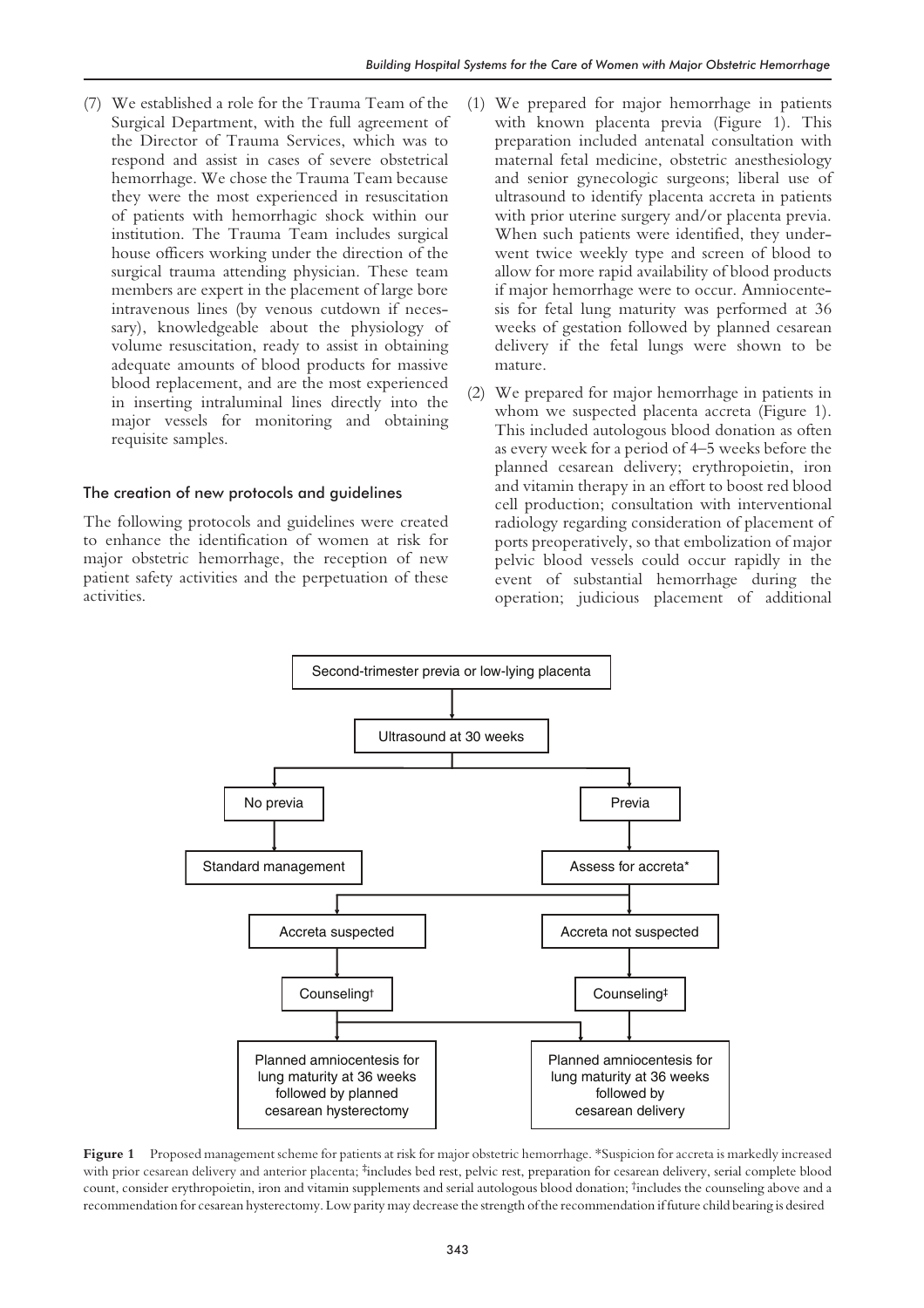intravenous lines and a 7.5 Fr internal jugular cordis for invasive monitoring and volume replacement; intraoperative monitoring with an arterial line and central venous pressure; and transfer to the surgical intensive care unit as needed. In addition, we used the cell saver (see Chapter 70), but only after delivery of the fetus and after copious peritoneal irrigation had been performed4. Weekly autologous blood donation was used not only to prevent the introduction of blood-borne infection by transfusion, but also to help resolve any potential shortage of blood in our area.

- (3) We obtained consultation with the trauma team as necessary.
- (4) For patients with suspected placenta accreta, we discussed the likely decreased maternal mortality of planned cesarean hysterectomy10. Planned cesarean hysterectomy was then performed for those who agreed.
- (5) For patients with suspected placenta accreta, cesarean delivery and cesarean hysterectomy were scheduled in the main operating room under the direction of senior gynecologic surgeons (Figure 1), because the staff and facilities of the main operating room are better equipped to perform hysterectomy than is the case with the labor and delivery suite. This procedural change also avoided the problem of consuming staff and resources on labor and delivery that were considered necessary for the care of other patients.

Table 1 shows the hospital systems and individual changes involved, along with an assessment of the impact on improving outcomes in women with major obstetric hemorrhage and the relative amount of work involved in each change.

In addition to the changes in systems detailed above, data on obstetric volume, mode of delivery, occurrence of major obstetric hemorrhage and outcomes important in identifying improvements were collected from 2000 to 2005. Cases were identified prospectively for the entire patient cohort (2000– 2005). Demographic and outcome data on each patient were recorded retrospectively during the time period of January of 2000 to May of 2001 and prospectively beginning in June 2001.

The data collection program also involves monitoring by senior departmental leaders who receive reports on a daily basis from care providers regarding all cases of major obstetric hemorrhage. These cases were highlighted and included in the database as they occurred. Outcomes analysed included maternal deaths, lowest documented maternal pH, lowest documented maternal temperature and the occurrence of coagulopathy.

Our definition of major obstetric hemorrhage included one or more of the following: estimated blood loss of 1500 ml or more, need for blood transfusion, need for uterine packing, performance of uterine artery ligation, and performance of cesarean hysterectomy. Admittedly, this definition is different from that of postpartum hemorrhage (PPH) that is detailed in other chapters of this volume. Accordingly, the rate of major obstetric hemorrhage by our definition was expected to be lower than the known incidence of PPH. Data were compared between the 2 years before and the 3 years after the systemic changes were implemented, 2000–2001 versus 2002–2005.

## **Results**

During each successive year of the study the following important changes occurred simultaneously: increasing obstetrical volume, increasing rate of cesarean delivery, an increasing rate of repeat cesarean delivery, and an increasing number of cases of major obstetric hemorrhage (Table 2). The increases in cesarean delivery, repeat cesarean delivery and cases of major obstetric hemorrhage were all significant when comparing the time period of 2000–2001 to that of 2002–2005, but no difference was shown in the rate of cesarean hysterectomy (Table 2).

**Table 1** Impact of hospital system changes on the outcomes of women with major obstetric hemorrhage

| System            | Specific change                                                               | Impact   | Amount of work involved |
|-------------------|-------------------------------------------------------------------------------|----------|-------------------------|
| Administrative    | Patient safety team                                                           | Critical | Extensive               |
|                   | Trauma team involvement                                                       | Minor    | Moderate                |
| Departmental      | Obstetric rapid response team                                                 | Critical | Extensive               |
|                   | Development of clinical pathways or guidelines                                | Major    | Moderate                |
|                   | Dissemination of clinical pathways or guidelines                              | Major    | Moderate                |
|                   | Separation of in-house obstetrician and gynecologist                          | Minor    | Moderate                |
|                   | Culture change to proactive attending physician                               | Major    | Moderate                |
|                   | Care provider empowerment                                                     | Major    | Moderate                |
|                   | Didactic teaching about physiology and treatment of hemorrhagic shock         | Major    | Moderate                |
| Clinical pathways | Antenatal management of known placenta previa                                 | Major    | Moderate                |
| or guidelines     | Preparation for hemorrhage in suspected placenta accreta                      | Minor    | Moderate                |
|                   | Counseling about planned cesarean hysterectomy                                | Minor    | Minimal                 |
|                   | Scheduled cesarean delivery for previa and accreta in the main operating room | Minor    | Minimal                 |
| Nursing           | Culture change to team participation                                          | Major    | Extensive               |
|                   | Empowerment of nurses                                                         | Major    | Moderate                |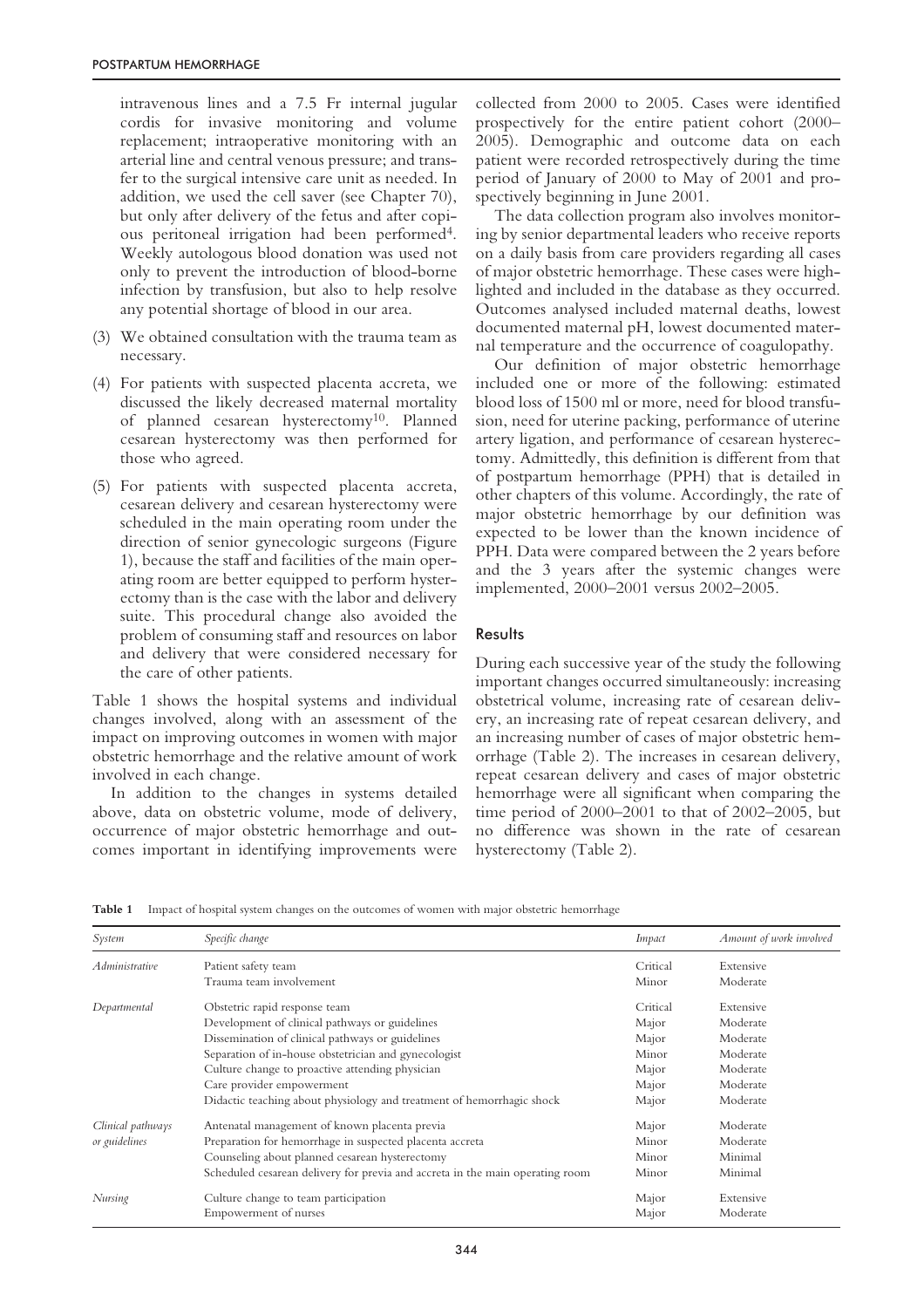Clinical characteristics, measures of severity of hemorrhage and outcomes are shown in Table 3. The patient groups from the two time periods (2000–2001 versus 2002–2005) were similar in demographics as measured by age, parity and incidence of prior cesarean delivery. The severity of obstetric hemorrhage also appeared to be similar between the time periods. The severity measures were APACHE II scores<sup>11</sup>, occurrence of placenta accreta and estimated blood loss (Table 3).

The major result of this combined effort was that maternal deaths were significantly reduced in the time period following the systemic changes ( $p = 0.036$ ). This was supported by the additional findings of significant differences (improvement) in lowest pH  $(p = 0.004)$  and lowest temperature  $(p < 0.0001)$ . There also was a trend toward less coagulopathy  $(p = 0.09)$ . These findings were very important because it is known that a triad of physiologic derangements occurs in hemorrhagic shock that can lead to death. This triad comprises acidemia, hypothermia and coagulopathy. The presence of this triad confirms that our major finding of reduced maternal death is not a statistical chance event, and also argues that our response to the event of a major obstetric hemorrhage became better as time passed and as care providers became more experienced and knowledgeable.

The two time periods were also analysed according to other characteristics: need for cesarean hysterectomy, volume of transfusion, operative time, need for intubation for more than 24 hours, and number of hours intubated (Table 3). No significant differences were seen in these measures between 2000–2001 and 2002–2005. The incidence of peripartum hysterectomy was 1.3/1000 (24/18,723) during the entire study period (2000–2005). Placenta accreta with prior cesarean delivery accounted for 14/24 (58.3%) cases of cesarean hysterectomy; we suspected accreta in seven cases and confirmed it in four cases at delivery. The operative characteristics, morbidity and mortality of patients undergoing peripartum hysterectomy are shown in Table 4. The numbers here are different from those in Table 3, because the data in Table 3 show all patients during the entire study period, and the data in Table 4 are confined to those patients who underwent cesarean hysterectomy. A significant difference was also present in the lowest pH in patients

**Table 2** Major obstetric hemorrhage 2000–2005

| Year           | <b>Births</b> | Total cesarean<br>$births*$ | Repeat cesarean<br>$births^{\dagger}$ | Cases of major obstetric<br>hemorrhage <sup>†</sup> | Cesarean<br>$h$ ysterectomy <sup>s</sup> | Mortality |
|----------------|---------------|-----------------------------|---------------------------------------|-----------------------------------------------------|------------------------------------------|-----------|
| 2000           | 2705          | 516                         | 217                                   |                                                     |                                          |           |
| 2001           | 3106          | 801                         | 287                                   |                                                     |                                          |           |
| 2002           | 3323          | 903                         | 332                                   |                                                     |                                          | 0         |
| 2003           | 3395          | 932                         | 326                                   | 14                                                  |                                          |           |
| 2004           | 3648          | 1053                        | 374                                   | 18                                                  |                                          | $^{()}$   |
| 2005(8 months) | 2546          | 759                         | 275                                   | 12                                                  |                                          | $^{()}$   |
| Total          | 18,723        | 4964                        | 1811                                  | 63                                                  | 24                                       |           |

\*2000–2001 compared to 2002–2005, *p* <0.0001

<sup>†</sup>2000–2001 compared to 2002–2005,  $p = 0.002$ 

 $\text{\#}2000\text{--}2001$  compared to 2002–2005,  $p = 0.02$ 

 $\Sigma$ Rate of cesarean hysterectomy as a function of the total number of major obstetric hemorrhage cases 2000–2001 compared to 2002–2005,  $p = 0.37$ 

**Table 3** Major obstetric hemorrhage: comparison of demographics, measures of severity and outcomes

|                                                   | 2000-2001            | 2002-2005            |                |
|---------------------------------------------------|----------------------|----------------------|----------------|
|                                                   | $(n = 12)$           | $(n = 49)$           | $P$ value      |
| Demographics                                      |                      |                      |                |
| Age, mean (SD)                                    | 36.5(6.0)            | 34.2(5.9)            | 0.23           |
| Parity, median (range)                            | $1(0-3)$             | $1(0-5)$             | 0.70           |
| Prior cesarean delivery, n (%)                    | 6(50.0)              | 32(65.3)             | 0.33           |
| Severity measures                                 |                      |                      |                |
| Occurrence of placenta accreta, $n$ (%)           | 4(33.3)              | 11(22.4)             | 0.46           |
| APACHE score, median (range)                      | $11.5(7-31)$         | $10(6-18)$           | 0.07           |
| Estimated blood loss in ml, mean (SD)             | 2725 (1289)          | 2429 (1214)          | 0.46           |
| Outcomes                                          |                      |                      |                |
| Maternal death, $n$ (%)                           | 2(16.7)              | 0(0.0)               | $0.036*$       |
| Lowest pH, median (range)                         | $7.23(6.8 - 7.39)$   | $7.34(7.08 - 7.44)$  | $0.004*$       |
| Lowest temperature $(^{\circ}C)$ , median (range) | $35.2 (30.2 - 35.8)$ | $36.1 (35.2 - 37.8)$ | $\leq 0.0001*$ |
| Coagulopathy, $n$ (%)                             | 7(58.3)              | 15(30.6)             | 0.09           |
| Cesarean hysterectomy, $n$ (%)                    | 6(50.0)              | 18(36.7)             | 0.51           |
| Volume of transfusion in ml, mean (SD)            | 1313 (1029)          | 1194 (1547)          | 0.80           |
| Operative time, mean (SD)                         | 185 (91)             | 184 (79)             | 0.99           |
| Intubation $>24$ h, n $(\%)$                      | 7(58.3)              | 16(32.7)             | 0.18           |

\*Significant difference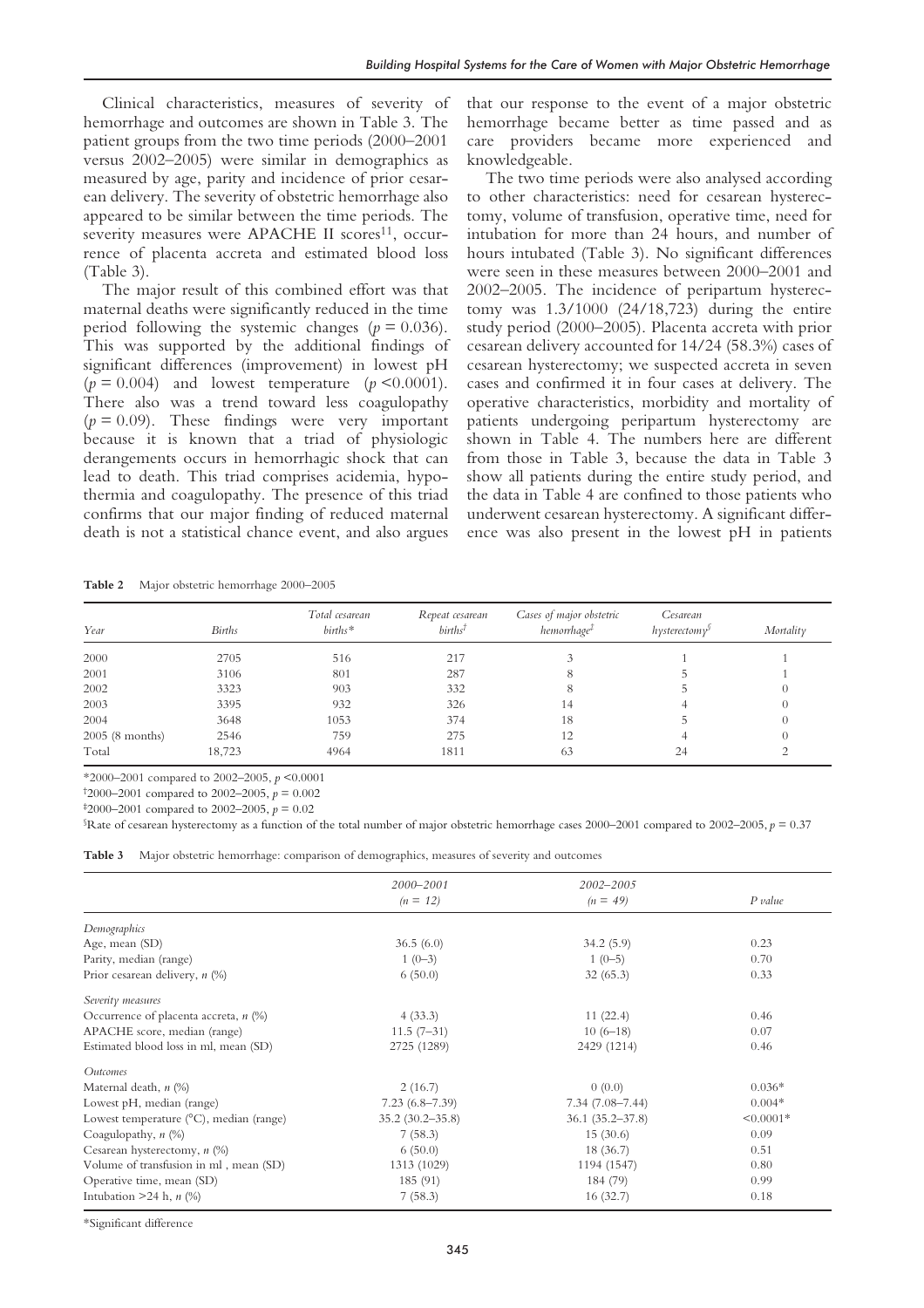undergoing cesarean hysterectomy between the time periods of 2000–2001 versus 2002–2005. This observation underscores the likelihood that our response to women with hemorrhagic shock from blood loss improved over the course of time.

### Deciphering the data

The response to major obstetric hemorrhage must be multifaceted and rapid in order to be successful. A quality assurance committee would be the traditional departmental or institutional response to a poor outcome such as a maternal death from hemorrhage, and after this peer review, specific physician education would occur regarding the components of early identification and 'best' treatment, as determined by departmental leaders. However, this traditional response ignores the lessons learned from the Institute of Medicine report regarding errors that lead to morbidity and mortality during hospital stays<sup>12</sup>. When clinical judgment fails and hemorrhagic shock is not recognized or when a patient presents in an advanced state of hemorrhagic shock, hospital systems need to improve in order to provide a safety net for patients; this is as important as is the education of a specific physician or group of physicians after an adverse outcome.

Our findings indicated that significant improvements in outcomes occurred after we introduced systemic changes at our institution; improvements were noted in maternal deaths, frequency of low pH and frequency of low temperature. There were no differences in measures of severity of obstetric hemorrhage in spite of significant increases in the number of cases of major obstetric hemorrhage between the study time periods, leading us to the conclusion that this improvement in outcomes is a true finding. When comparing the time periods before and after the systemic changes, the significant differences in lowest temperature and in lowest pH (Table 3) suggest that the team's response to massive hemorrhage improved after the system-wide interventions. The reduction in maternal mortality, however, cannot be considered a robust observation, because this observation is hospital-based and may not be replicated in a population-based sample. This caveat in no way diminishes the value of our findings in terms of their broad applicability in other hospitals throughout the US and other countries.

The process of implementing the systemic changes required considerable effort by many individuals and

**Table 4** Peripartum hysterectomy 2000–2005. All data are expressed as number of cases unless otherwise designated. Incidence 24/18,723 (1.3/1000)

|                                           | $2000 - 01^{\dagger}$ | $2002 - 05^{\ddagger}$ | $Total^{\S}$     |
|-------------------------------------------|-----------------------|------------------------|------------------|
| Etiology                                  |                       |                        |                  |
| Placenta accreta                          | 4                     | 10                     | 14               |
| Placenta accreta with prior CD            | $\overline{4}$        | 10                     | 14               |
| Uterine atony                             | 2                     | 6                      | 8                |
| Morbidity                                 |                       |                        |                  |
| Cystotomy                                 | $\mathbf{1}$          | -1                     | $\overline{c}$   |
| Pulmonary embolus                         |                       | $\theta$               | 1                |
| Coagulopathy                              | 5                     | 8                      | 13               |
| Acute tubular necrosis                    | $\Omega$              | $\Omega$               | $\theta$         |
| <b>ARDS</b>                               | $\Omega$              | $\Omega$               | $\Omega$         |
| Myocardial infarction                     | $\theta$              | $\Omega$               | $\theta$         |
| Pneumonia                                 | $\Omega$              | $\Omega$               | $\Omega$         |
| Mortality                                 |                       |                        |                  |
| Placenta percreta                         | $\mathbf{1}$          | $\overline{0}$         | 1                |
| Other characteristics                     |                       |                        |                  |
| Operative time in min, mean (SD)          | 259(52.3)             | 250(66.6)              | 252(62.4)        |
| EBL in ml, median (range)                 | 3500 (2500-5200)      | 3000 (1000-7000)       | 3250 (1000-7000) |
| Transfusion total volume in ml, mean (SD) | 2125 (847.8)          | 2292 (2076.4)          | 2250 (1829.9)    |
| FFP/platelets given $(n)$                 | 5                     | 10                     | 15               |
| Lowest pH, mean (SD)                      | $7.15*(0.17)$         | $7.27*(0.07)$          | 7.24(0.12)       |
| Intubated                                 | 5                     | 12                     | 17               |
| Intubated >24 h                           | 3                     | 3                      | 6                |
| Days to discharge, median (range)         | $6(4-7)$              | $4(3-11)$              | $5(3-11)$        |
| Anesthetic management                     |                       |                        |                  |
| Regional anesthesia only                  | $\mathbf{1}$          | 3                      | 4                |
| Conversion to general                     | $\overline{c}$        | 12                     | 14               |
| General anesthesia only                   | $\overline{3}$        | 3                      | 6                |

\*Significant difference *p* = 0.02

<sup>†</sup>2000–2001 hysterectomy  $n = 6$ , total births  $n = 5811$ 

‡ 2002–2005 hysterectomy *n* = 18, total births *n* = 12,912

 $$2000–2005$  (total) hysterectomy  $n = 24$ , total births  $n = 18,723$ 

CD, cesarean delivery; ARDS, adult respiratory distress syndrome; EBL, estimated blood loss; FFP, fresh frozen plasma; SD, standard deviation